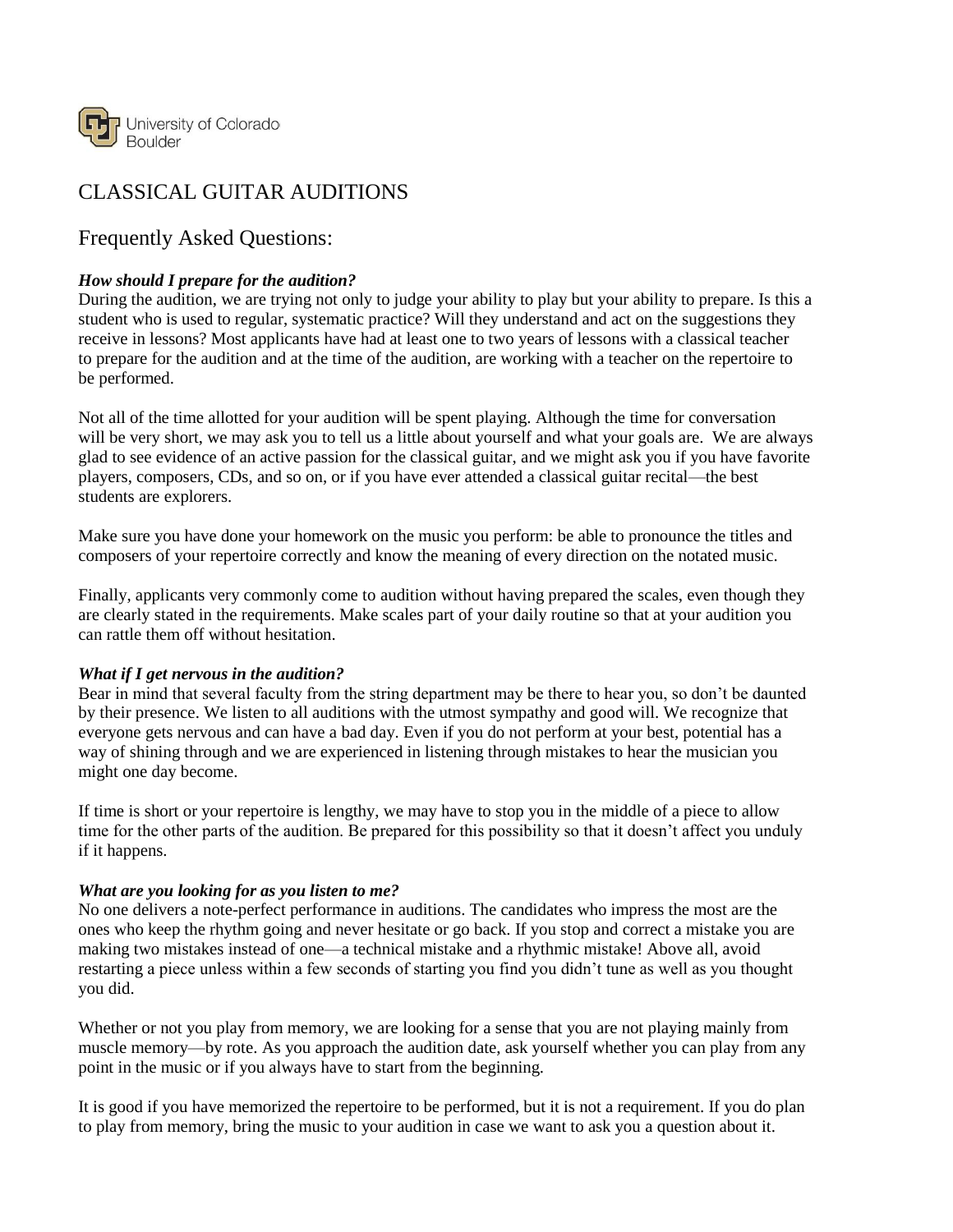Take care not to abandon the score too early in your preparation for the audition. Have the music on the stand in front of you when you practice, and look at it frequently away from the guitar.

#### *My sight-reading is weak: what should I do?*

We hear a lot of auditions by students who have not developed their sight-reading as well as their other skills. It is only one component of the audition: if you perform the rest of the audition well, you will likely get the benefit of the doubt on your sight-reading. Certainly, though, a good sight-reading performance will help your application considerably. The last two pages of this document consist of sight-reading examples to give you an idea of the level of difficulty. Get hold of some big books of easy guitar repertoire and practice sight-reading from them for a few minutes every day.

In the audition, you will be given about thirty seconds to look the test over (without playing) and then you will be asked to play. Use the time to note the key signature and the meter, and hear mentally the rhythm at the beginning. Scan the whole piece for any left-hand shifts and try to see them in your mind's eye. Make this procedure into a routine and practice it at home.

As you play the test, focus chiefly on maintaining a steady rhythm. Do not go back and correct wrong notes; just try to play through without hesitation.

#### *Can I contact you directly with my questions?*

You are very welcome! Applicants often have many questions about the guitar program or are unsure if their chosen repertoire is appropriate. If you send me an email, I would be glad to advise you on these or any other matters.

#### *Can I arrange a meeting and play for you?*

You are welcome to come and talk in person. Once you have applied to the College of Music and have been given an audition date, you may ask to schedule a thirty-minute lesson with me at no charge; I will try to accommodate you, but bear in mind that if my schedule is full we may not be able to arrange a lesson. Contact me directly with any requests for lessons, as the Admissions Office will not be able to.

### **Mail:**

Nicolò Spera University of Colorado Boulder College of Music 301 UCB, 18th & Euclid Boulder, CO 80309-0301 Email: Nicolo.Spera@colorado.edu Phone: 303.492.3790 Please allow up to five business days for my response.

Note that everything I have written in this section reflects my own priorities and experience. I hope that these thoughts will help you in your audition for the guitar program at CU-Boulder. Keep in mind that studios or other institutions may have different priorities and requirements.

- Nicolò Spera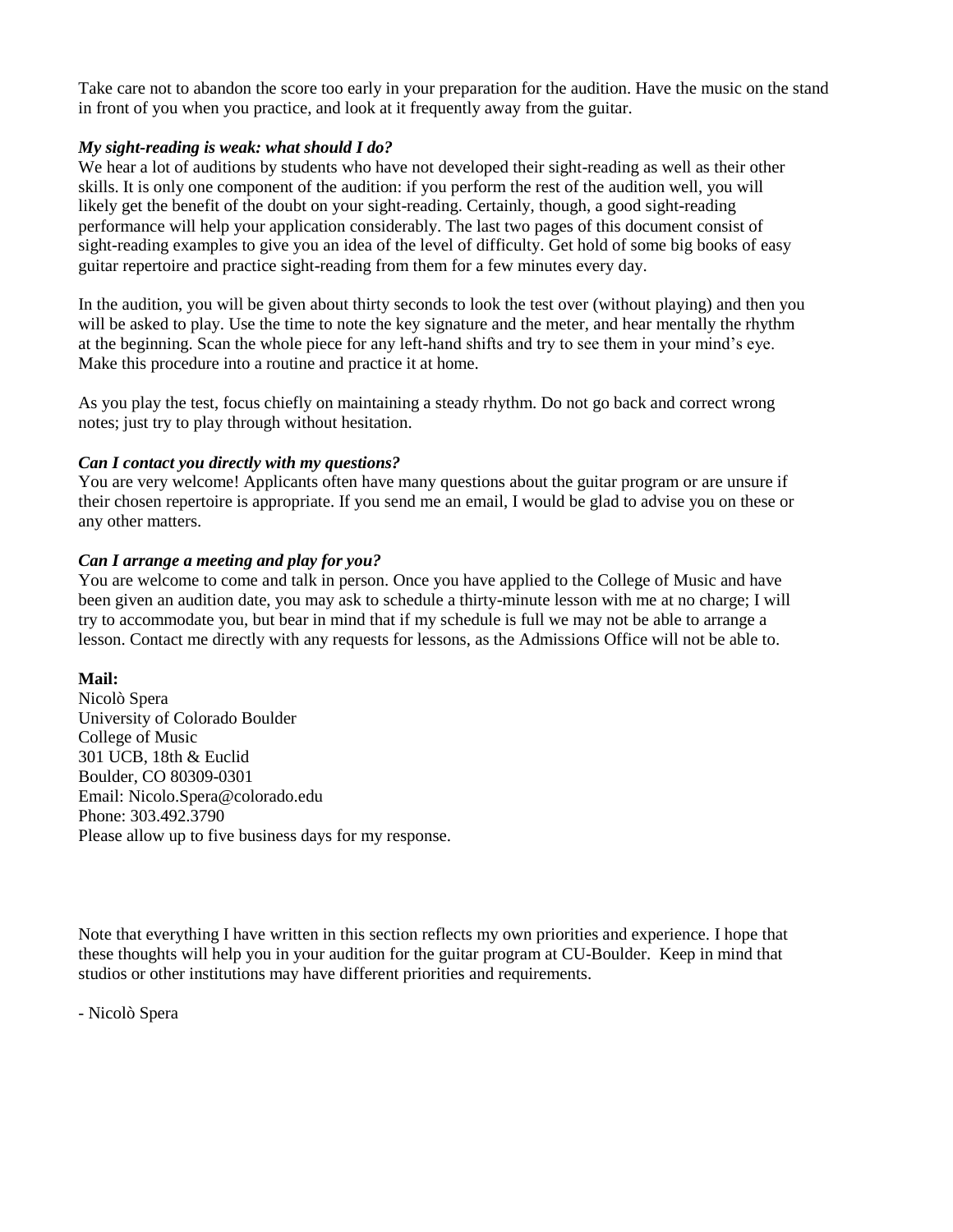# **GRADE 4**